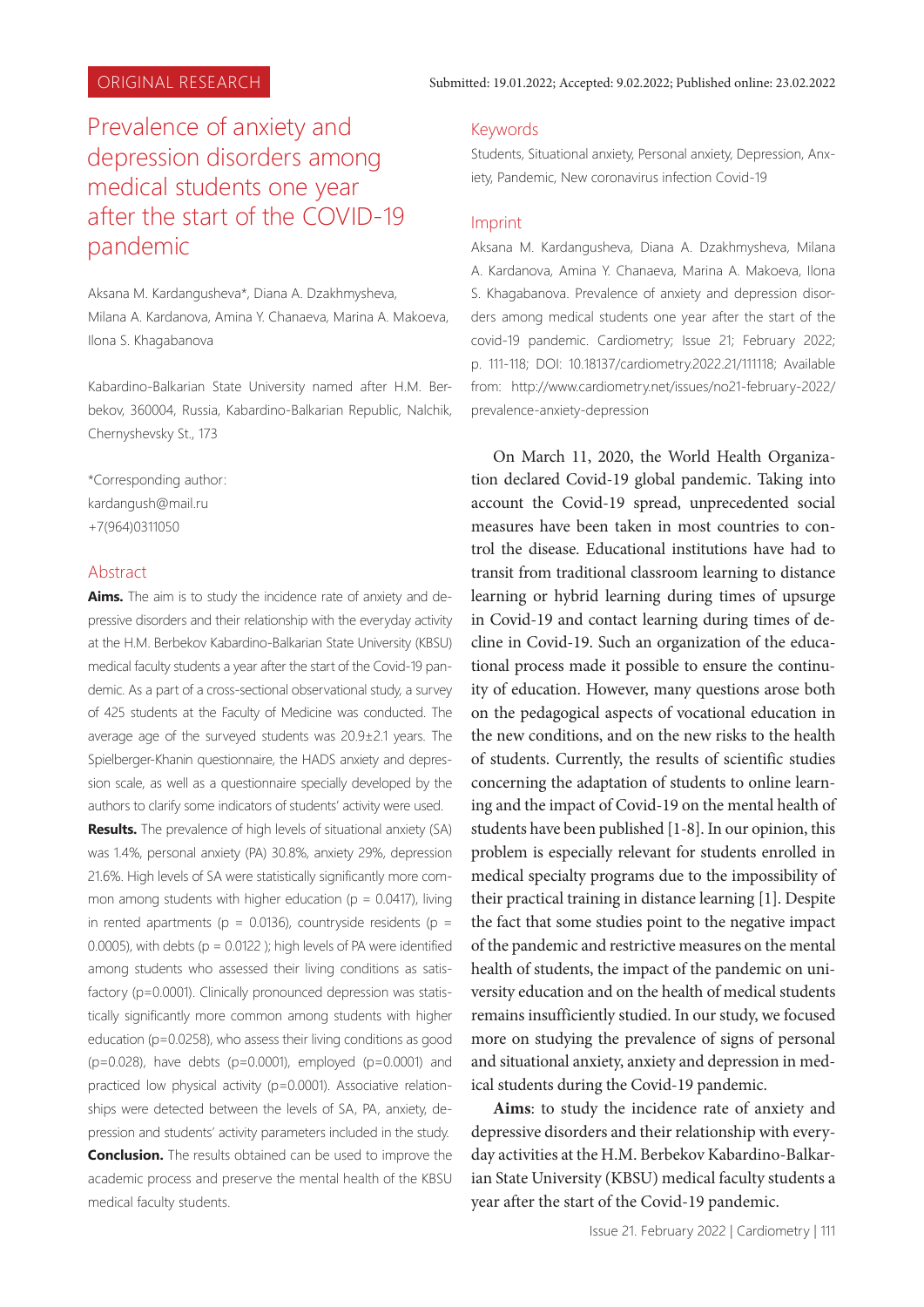#### Materials and methods

The study included the following stages: 1) theoretical: analysis of scientific literature and formation of a methodological basis for the study; 2) development of a special questionnaire; 3) conducting research, 3) mathematical statistical analysis.

The study was conducted at the Faculty of Medicine at the KBSU in 2021. A cross-sectional observational study included 425 students (144 males and 281 females) of the specialty "General Medicine" at the Faculty of Medicine, who underwent practical training at clinical bases and training in a contact form and agreed to participate in research. The average age of the surveyed students was 20.9±2.1 years. Socio-demographic characteristics of the surveyed population are presented in Table 1.

The majority of students were not married (93.2%). Only 6.8% of students, among which 24.1% of the males and 75.9% of the females were married (p<0.0001). The main source of income for students (91.1% of females and 55.6% of males,  $p<0.0001$ ) was the parents' fund. At the same time, 6% of females and 34% of males ( $p<0.0001$ ) indicated their earnings as the main source of income, and 2.8% of the females and 10.4% of the males  $(p<0.01)$  other sources of income (scholarship, other relatives' fund). The leading activity of the students is study. At the same time, in our sample, 8.2% of the females and 23.6% of the males (p<0.0001) combined study with their employment. Moreover, 43.5% of employed females and 38.2% of employed males indicated that they have night shifts at work.

A specially designed questionnaire contained questions to assess marital status, education, employment information, physical activity level, self-assessment of health, academic performance, academic debt, preparation time for classes, class duration, sleep duration, smoking and alcohol consumption. To determine the level of situational anxiety (SA) and personal anxiety (PA), testing was carried out according to the Spielberger-Khanin method [9]. When assessing levels of anxiety, a score of less than 30 was assessed as low anxiety; 31 to 45 moderate anxiety and 46 or more as high anxiety [9]. Anxiety and depression levels were measured using the HADS Anxiety and Depression Scale developed by A.S. Zigmond and R.P. Snaith in

Table 1

| Socio-demographic characteristics of the surveyed students |  |  |
|------------------------------------------------------------|--|--|
|------------------------------------------------------------|--|--|

| Indicators<br>Abs.         |                                                       |      | Females | Males                    |           |  |
|----------------------------|-------------------------------------------------------|------|---------|--------------------------|-----------|--|
|                            |                                                       | Rel. | Abs.    | Rel.                     |           |  |
| Marital status             | Married                                               | 22   | 7.8     | $\overline{7}$           | 4.9       |  |
|                            | Not married                                           | 259  | 92.2    | 137                      | 95.2      |  |
| Education                  | Higher                                                | 24   | 8.5     | 15                       | 10.4      |  |
|                            | Vocational secondary                                  | 6    | 2.1     | $\overline{\phantom{a}}$ | 1.4       |  |
|                            | Secondary                                             | 251  | 89.4    | 127                      | 88.2      |  |
| Place of residence         | urban                                                 | 206  | 73.3    | 118                      | $82*$     |  |
|                            | rural                                                 | 75   | 26.7    | 26                       | $18*$     |  |
| Type of residence          | Dormitory                                             | 11   | 3.9     | 26                       | $18*$     |  |
|                            | Rental apartment                                      | 60   | 21.4    | 24                       | 16.7      |  |
|                            | Own apartment                                         | 38   | 13.5    | 24                       | 16.7      |  |
|                            | With parents                                          | 172  | 61.2    | 82                       | 56.9      |  |
| Housing conditions         | Excellent                                             | 188  | 66.9    | 88                       | 61.1      |  |
| (according to respondents) | Good                                                  | 78   | 27.8    | 48                       | 33.3      |  |
|                            | Satisfactory                                          | 15   | 5.3     | 8                        | 5.6       |  |
| Source of income           | Parents funds                                         | 256  | 91.1    | 80                       | 55.6****  |  |
|                            | Own income                                            | 17   | 6       | 49                       | $34***$   |  |
|                            | Other source                                          | 8    | 2.8     | 15                       | $10.4***$ |  |
| Employment status          | Employed                                              | 23   | 8.2     | 34                       | 23.6****  |  |
|                            | Having night shifts (from the<br>number of employees) | 10   | 43.5    | 13                       | 38.2      |  |

*Note*: \* p<0.05, \*\* p<0.01, \*\*\* p<0.001, \*\*\* p<0.0001 - statistical significance of differences between males and females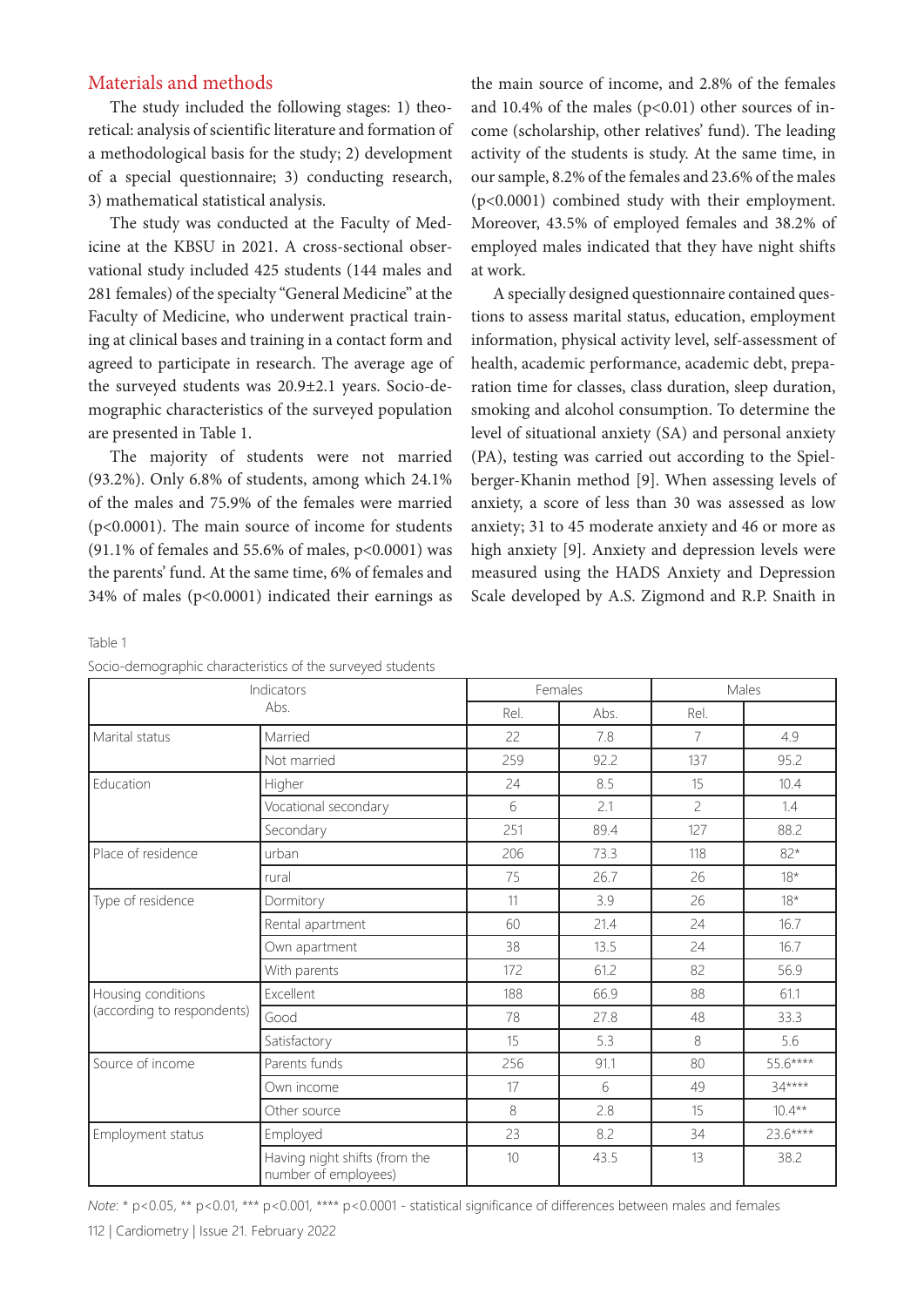1983 [10]. When assessing the levels of anxiety and depression, a score of less than 8 is regarded as "the absence of significantly expressed symptoms of anxiety and depression", 8-11 as "subclinically expressed anxiety/depression", 12 and more "clinically expressed anxiety/depression" [10]. Individuals who smoked at least one cigarette per day were considered smokers. The severity of alcohol consumption was determined by the consumption of pure ethanol in grams per week [11]. Physical activity was assessed according to the Global Questionnaire on Physical Activity recommended by the World Health Organization. The group of people with low physical activity (LPA) included students whose moderate-intensity physical activity was less than 150 minutes per week, or high-intensity physical activity less than 75 minutes per week [12].

Statistical analysis of the data was carried out using STATISTICА 6.0 software (StatSoft Inc, USA). The results are presented as the mean and its standard deviation for continuous variables and as a percentage for categorical variables. Hypotheses about a possible relationship between individual quantitative variables were refined by the method of paired correlation analysis. The results of the correlation analysis were interpreted on the basis of the Spearman criterion, while determining the rank correlation coefficient r. The values p<0.05 were taken as the critical level of significance when testing statistical hypotheses.

#### Results and Discussion

The levels of SA and PA of the surveyed students are presented in Table 2.

The average SA values of the surveyed students corresponded to low levels, and the average PA values corresponded to the average levels. The prevalence of high levels of PA and moderate levels of SA among females was higher than among males. Low levels of PA were more common among males than among females. Noteworthy is the more favorable profile of SA than PA.

When comparing our data with the results of a study conducted earlier at the Faculty of Medicine [13], a high prevalence of high levels of SA was established both among males and in a group of females in a study conducted earlier, when students studied remotely. However, differences in the prevalence of high levels of PA in studies were insignificant [13]. These differences can be explained by a more pronounced negative effect of external factors in the study of Miziev I.A. et al. (2021), which include distance learning, social restrictions, and a short period of time since the start of the pandemic. It is well known that SA is an adaptive mechanism inherent in all people and occurs in a stressful situation, and PA is a constitutional trait of a person associated with a low threshold of excitability of the nervous system.

Discussing the results obtained by us, it is necessary to note the external factors influencing the level of anxiety. Attention to situationally determined factors is due to the fact that they are controlled. Control and modulation of environmental factors make it possible to bring them as close as possible to the needs of an individual in order to create comfort, increase adaptability, and reduce anxiety. The most favorable profile of anxiety among the students we surveyed was apparently due to the fact that we conducted the study a year after the onset of the pandemic, during the period of students' internships and their training in a contact format. Following precautions were kept to avoid increasing incidence: social distancing, wearing of masks, etc. However, students may perceive the reduction in restrictive measures as a return to normal life, and having received more information about the pandemic throughout the year, they may also feel more confident.

We studied the prevalence of SA and PA depending on marital status, living conditions, place of residence,

| Table 2 |  |  |                                 |
|---------|--|--|---------------------------------|
|         |  |  | Levels of SA and PA in students |

| Levels                                  | Situational anxiety |              |              | Personal anxiety |            |                |
|-----------------------------------------|---------------------|--------------|--------------|------------------|------------|----------------|
|                                         | Males               | Females      | Total        | Males            | Females    | Total          |
| Average values, points $(M \pm \delta)$ | $22.4 \pm 8.0$      | $24.2 + 8.7$ | $23.3 + 8.4$ | $36.6 \pm 9.3$   | $42.4+9.9$ | $39.5 \pm 9.6$ |
| $\vert$ Low $(\%)$                      | 82.6                | 77.2         | 79.1         | 30.6             | $96***$    | 16.7           |
| Moderate (%)                            | 17.4                | $26*$        | 19.5         | 53.5             | 52         | 52.5           |
| High (%)                                |                     |              | 1.4          | 15.9             | 384****    | 30.8           |

Note: \* (p<0.05), \*\*\*\* (p<0.0001) statistical significance of differences between males and females.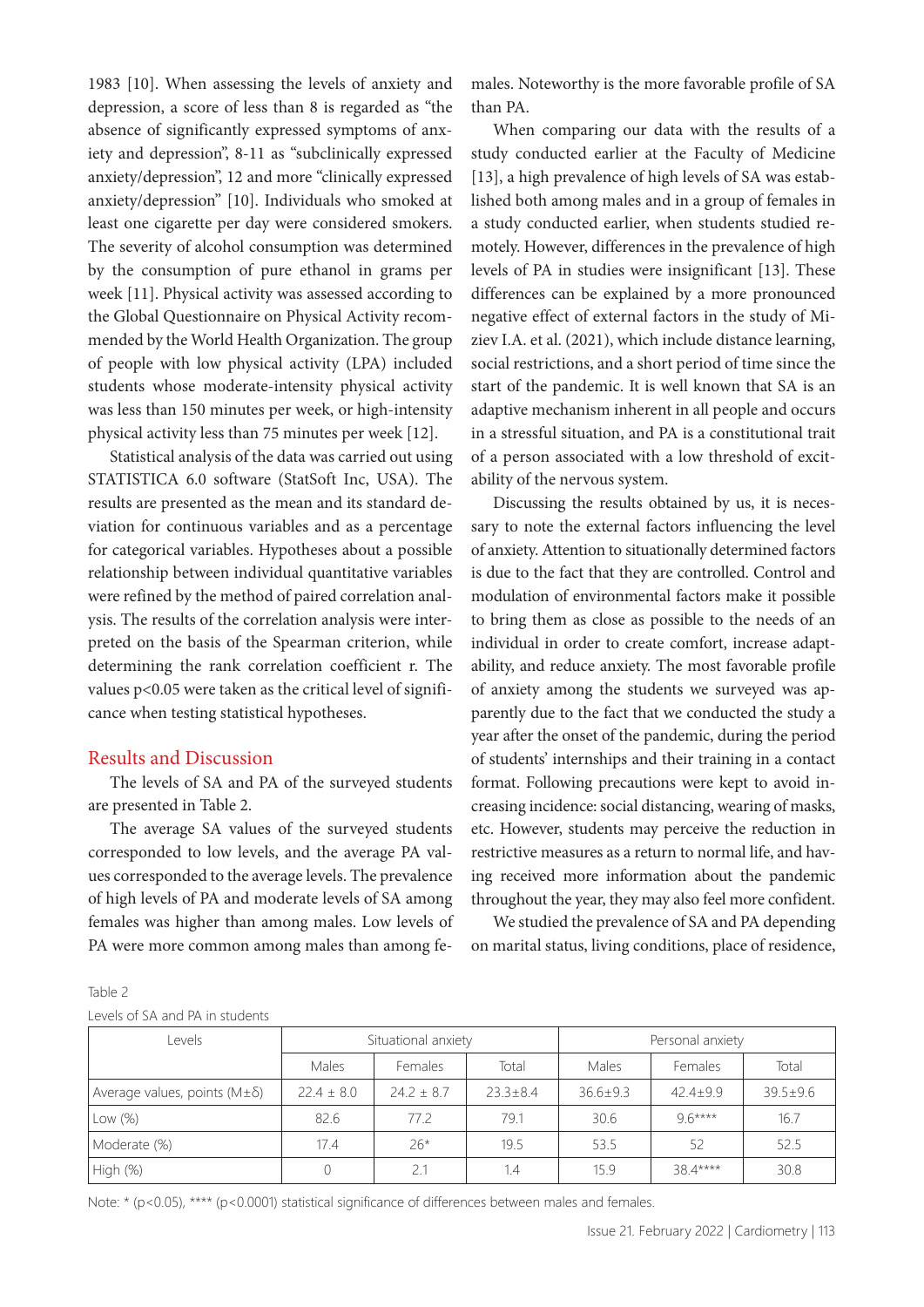source of income, academic performance, work status, sleep duration, smoking, alcohol consumption, NFA (see Table 3 herein).

In the surveyed population, the prevalence of high levels of SA is statistically significantly higher among people with higher education compared to those with secondary education ( $p = 0.0417$ ); among students living in rented apartments compared with those living with their parents (p=0.0136); among rural residents, compared with urban residents (p=0.0005), as well as among students with debts, compared with those without them (p=0.0122). High levels of PA were statistically significantly more often recorded in the group of students who rated their living conditions as

Table 3

|  |  | SA and PA levels depending on students' activity indicators (%) |  |
|--|--|-----------------------------------------------------------------|--|
|--|--|-----------------------------------------------------------------|--|

| Indicators            |                      | SA levels (%) |      |                | PA levels (%) |      |           |
|-----------------------|----------------------|---------------|------|----------------|---------------|------|-----------|
|                       | low                  | moderate      | high | low            | moderate      | high |           |
| Family status         | married              | 82.8          | 13.8 | 3.4            | 17.2          | 58.6 | 24.1      |
|                       | not married          | 78.8          | 19.9 | 1.3            | 16.7          | 52   | 31.3      |
| Education             | higher               | 69.3          | 25.6 | 5.1            | 20.5          | 46.2 | 33.3      |
|                       | vocational secondary | 75            | 25   | $\bigcirc$     | $\bigcirc$    | 50   | 50        |
|                       | secondary            | 80.2          | 18.8 | $1.0*$         | 16.2          | 53.5 | 30.3      |
| Type of residence     | dormitory            | 64            | 36   | $\overline{0}$ | 20            | 56   | 24        |
|                       | own apartment        | 79            | 21   | $\Omega$       | 14.5          | 58.1 | 27.4      |
|                       | with parents         | 81.5          | 17.7 | 0.8            | 17.3          | 51.2 | 31.5      |
|                       | rental apartment     | 76.2          | 19.0 | $4.8**$        | 5.5           | 51.2 | 33.3      |
| Housing conditions    | excellent            | 80.8          | 17.7 | 1.8            | 18.1          | 52.9 | 28.9      |
|                       | good                 | 77.7          | 22.3 | $\bigcirc$     | 15.1          | 53.2 | 31.7      |
|                       | satisfactory         | 68.2          | 27.3 | 4.5            | 9.0           | 45.5 | 45.5***** |
| Place of residence    | countryside          | 78.1          | 17.1 | 4.8            | 15.8          | 50.5 | 33.7      |
|                       | city                 | 79.4          | 20.3 | $0.3***$       | 16.9          | 53.1 | 30        |
| Source of income      | parents' funds       | 78.3          | 20.2 | 1.5            | 14.6          | 51.8 | 33.6      |
|                       | Own income           | 78.8          | 19.7 | 1.5            | 22.7          | 54.6 | 22.7      |
|                       | Other income         | 91.3          | 8.7  | $\overline{0}$ | 30.5          | 56.5 | 13        |
| Academic              | excellent            | 93.2          | 6.2  | 0.6            | 18.4          | 48.7 | 32.9      |
| performance           | good                 | 79.4          | 18.8 | 1.8            | 16            | 55.9 | 28.1      |
|                       | satisfactory         | 72.1          | 27.9 | $\bigcirc$     | 17.6          | 42.7 | 39.7      |
| Academic debt         | yes                  | 75.3          | 21.4 | 4.3            | 17.2          | 48.4 | 34.4      |
|                       | no                   | 80.1          | 19.3 | $0.6***$       | 16.6          | 53.6 | 29.8      |
| Employment status     | Employed             | 80.7          | 19.3 | $\Omega$       | 28.1          | 47.4 | 24.6      |
|                       | Unemployed           | 78.8          | 19.6 | 1.6            | 15.8          | 52.4 | 31.8      |
| Night shifts          | yes                  | 68            | 32   | $\circledcirc$ | 28.6          | 50   | 21.4      |
|                       | no                   | 85.3          | 24.7 | $\sqrt{a}$     | 29.4          | 47.1 | 23.5      |
| Sleep duration        | Less than 8 h        | 75.9          | 22.2 | 1.9            | 15.9          | 50.5 | 33.6      |
|                       | 8 h and more         | 84.3          | 15.1 | 0.6            | 17.1          | 56.3 | 26.6      |
| Smoking               | yes                  | 76            | 24   | $\circ$        | 36.4          | 36.4 | 27.2      |
|                       | no                   | 79.3          | 19.2 | 1.5            | 16.3          | 52.8 | 31        |
| Alcohol               | yes                  | 77.1          | 21.3 | 1.6            | 31.7          | 47.6 | 20.6      |
|                       | no                   | 79.4          | 19.2 | 1.4            | 14.6          | 53.0 | 32.4      |
| Low physical activity | yes                  | 73.4          | 23.4 | 3.1            | 14.0          | 56.3 | 30.7      |
|                       | no                   | 80.1          | 18.8 | 1.1            | 17.2          | 51.8 | 31.0      |

*Notes*: differences are statistically significant between students, \* with higher and secondary education (p = 0.0417); \*\* living in rented apartments and with parents (p=0.0136); \*\*\*living in the city and the countryside (p = 0.0005); \*\*\*\*who have and do not have debts (p = 0.0122); \*\*\*\*\*who rate their living conditions as satisfactory or excellent (p = 0.0001).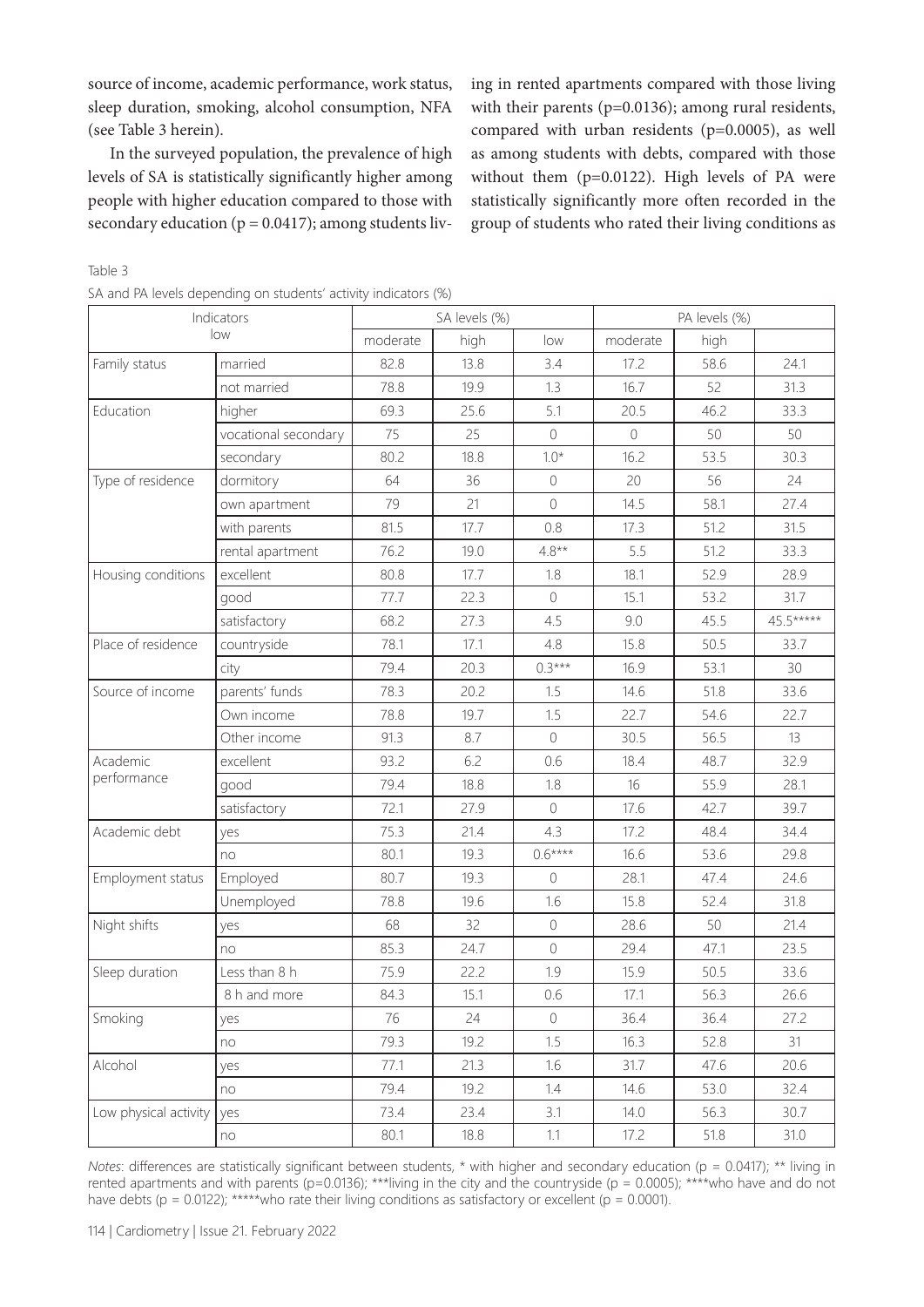satisfactory compared to peers who rated their living conditions as excellent (p=0.0001).

Thus, among the surveyed students there is a high prevalence of anxiety. Moreover, the most unfavorable situation is in the group of females compared to males. High levels of SA were more common among students with higher education, living in rented apartments, in rural areas and having debts, and high levels of PA were more common among students who rated their living conditions as satisfactory.

When analyzing the results of the survey on the scale of anxiety and depression HADS, it was found that 72% of the students examined by us did not have significantly expressed symptoms of anxiety, and 78.4% had significantly expressed symptoms of depression (see Table 4 herein).

Table 4

Levels of symptoms of anxiety and depression in students according to the HADS scale (%)

| Levels                                             |       | Signs of anxiety |       | Signs of depression |              |       |
|----------------------------------------------------|-------|------------------|-------|---------------------|--------------|-------|
|                                                    | Males | Fe-<br>males     | Total | Males               | Fe-<br>males | Total |
| No significant<br>symptoms                         | 77.8  | 69               | 72    | 74.3                | 80.4         | 78.4  |
| Subclinical anx-<br>iety/depression                | 14.6  | 17.1             | 16.2  | 16.7                | 24           | 15    |
| Clinically signif-<br>icant anxiety/<br>depression | 7.6   | 13.9             | 11.8  | 9                   | 13           | 6.6   |

The incidence rate of anxiety among the examined students was recorded to be 29% and depression 21.6%. Moreover, signs of subclinically expressed anxiety were found in 16.2% of students, subclinically expressed depression was detected in 15%, clinically expressed anxiety in 11.8% and clinically expressed depression in 6.6%. The gender differences did not reach the level of statistical significance. Some differences in the prevalence of signs of anxiety and depression depending on marital status, housing conditions, place of residence, source of income, academic performance, employment status, sleep duration, smoking, alcohol consumption and LPA are presented in Table 5.

In the population surveyed by us, the prevalence of subclinical depression was higher among the students who smoke compared with non-smokers (p=0.0032) and among students with LPA compared with students with the normal level of physical activity (p=0.0001). Clinically expressed depression was more common among students with higher education compared with peers with secondary education (p=0.0258);

in the group of students who rated their living conditions as good, compared with peers who rate their living conditions as excellent (p=0.028); among students with debts compared with those without them (p=0.0001); among employed students compared with unemployed (p=0.0001); in students with LPA compared with peers with a normal level of physical activity (p=0.0001).

In the context of the Covid-19 pandemic, the mental health symptoms are a growing concern around the world. According to a survey of 18,764 students from 14 campuses, conducted from late March to May 2020, more than 50% of American college students are concerned about contracting Covid-19, and about 90% about their personal safety [14]. Students also had a lower level of psychological well-being than before the pandemic [14]. Studies conducted in Chinese colleges show that students are concerned about delays in studies, negative economic consequences, routines and daily activities, and the prevalence of anxiety disorders is 24.9% [5]. Studies of anxiety and depressive symptoms among students showed its high prevalence in Turkey (45%) and Cyprus (anxiety level 64.1% and depression 57.3%) [6,7]. The prevalence of stress among students of medical faculties of the University of Zaragoza (Spain) almost a year after the start of the pandemic was 13.1%, anxiety 71.4% and depression 81%. The presence of stress and anxiety among university students due to Covid-19 almost a year after the start of the pandemic, according to researchers, confirms that psychological support measures for these groups should be the priority [8]. Differences in the prevalence of anxiety and depressive symptoms in different countries may be associated with different rates of the spread of the virus in these countries and various anti-epidemic and social measures.

To assess the impact of high anxiety, the level of anxiety and depression on the indicators included in the study, we conducted a correlation analysis. As presented in Table 6 herein, statistically significant correlations were found between PA and housing conditions, employment, main source of income, preparation time for classes, number of cigarettes smoked, alcohol consumption, rate of alcohol consumption, sports, physical exercises or active leisure activities of high intensity; between SA and housing conditions, sleep duration, academic performance, rate of alcohol consumption.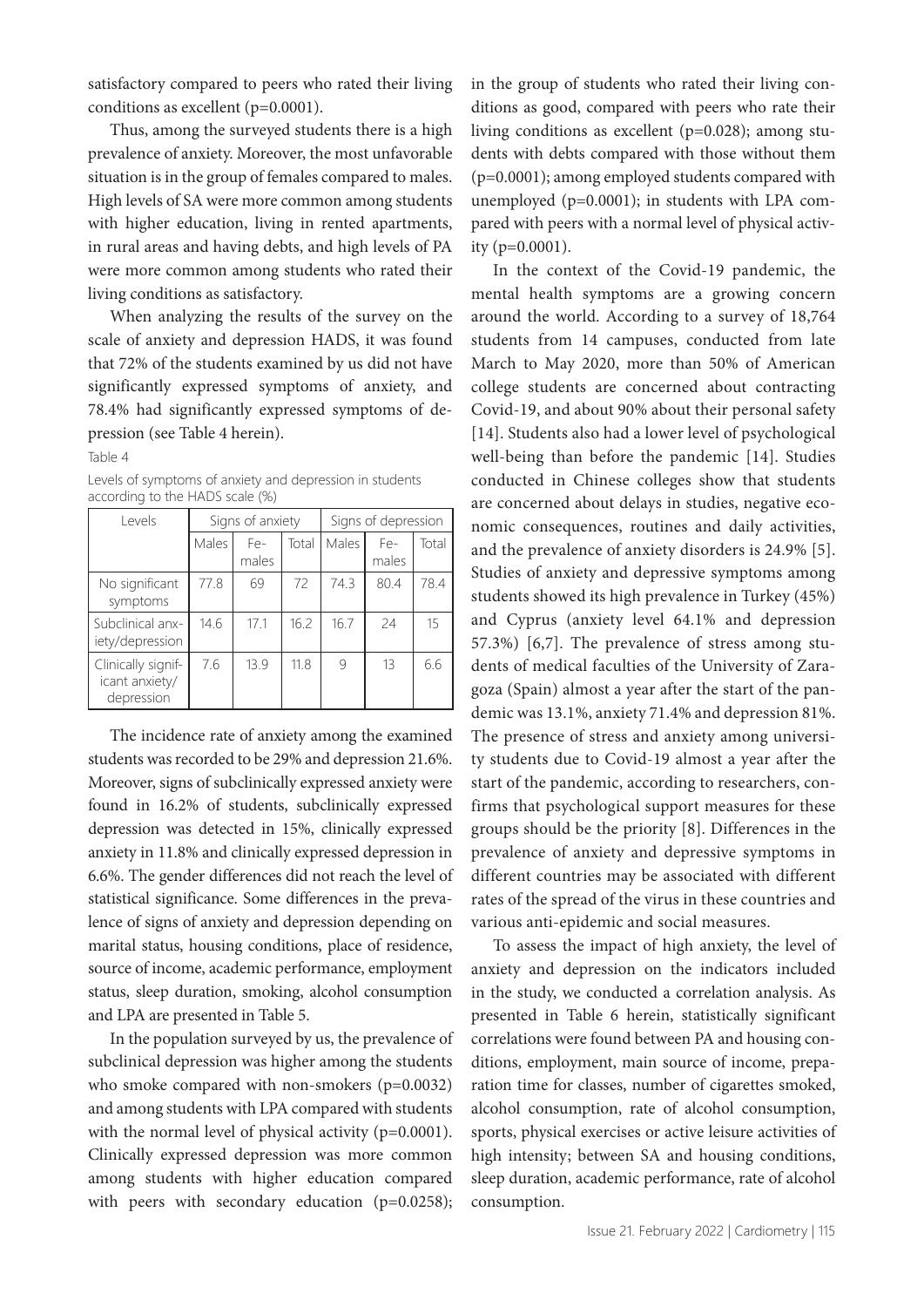## Table 5

|  |  | Levels of anxiety and depression depending on the students activity indicators (%) |
|--|--|------------------------------------------------------------------------------------|
|  |  |                                                                                    |
|  |  |                                                                                    |
|  |  |                                                                                    |

| Indicators<br>No signs |                         | Anxiety              |                   |          | Depression           |                   |                |
|------------------------|-------------------------|----------------------|-------------------|----------|----------------------|-------------------|----------------|
|                        |                         | Subclinical<br>level | Clinical<br>level | No signs | Subclinical<br>level | Clinical<br>level |                |
| Marital status         | married                 | 96.6                 | $\mathbf 0$       | 3.4      | 79.3                 | 13.8              | 6.9            |
|                        | not married             | 70.2                 | 17.4              | 12.4     | 78.3                 | 15.2              | 6.6            |
| Education              | higher                  | 64.1                 | 15.4              | 20.5     | 59                   | 25.6              | $15.4***$      |
|                        | Vocational<br>secondary | 50                   | 37.5              | 12.5     | 87.5                 | 12.5              | $\mathbf 0$    |
|                        | secondary               | 73.3                 | 15.9              | 10.8     | 78.5                 | 15.8              | 5.7            |
| Type of residence      | dormitory               | 72                   | 12                | 16       | 80                   | 16                | $\overline{4}$ |
|                        | Own apartment           | 67.8                 | 17.7              | 14.5     | 71                   | 17.7              | 11.3           |
|                        | With parents            | 73.6                 | 16.2              | 10.2     | 80.3                 | 13                | 6.7            |
|                        | Rental apartment        | 70.2                 | 16.7              | 13.1     | 77.4                 | 19                | 3.6            |
| Housing conditions     | excellent               | 74.3                 | 15.9              | 9.8      | 81.5                 | 13.8              | $4.7***$       |
|                        | good                    | 69                   | 15.9              | 15.1     | 73                   | 15.9              | 11.1           |
|                        | satisfactory            | 63.6                 | 22.7              | 13.6     | 72.7                 | 22.7              | 4.6            |
| Place of residence     | rural                   | 75.3                 | 18.8              | 5.9      | 77.2                 | 13.9              | 8.9            |
|                        | urban                   | 71                   | 15.4              | 13.6     | 78.7                 | 15.4              | 5.9            |
| Source of income       | parents' funds          | 69.9                 | 17.6              | 12.5     | 80.4                 | 15.4              | 4.2            |
|                        | Own income              | 74.2                 | 15.2              | 10.6     | 66.7                 | 13.6              | 19.7           |
|                        | Other income            | 95.7                 | $\overline{0}$    | 4.3      | 82.6                 | 13                | 4.4            |
| Academic performance   | excellent               | 71                   | 13.2              | 15.8     | 78.9                 | 13.2              | 7.9            |
|                        | good                    | 71.2                 | 17.4              | 11.4     | 78.2                 | 15.8              | 6              |
|                        | satisfactory            | 76.5                 | 14.7              | 8.8      | 79.4                 | 13.2              | 7.4            |
| Academic debts         | yes                     | 68.8                 | 15.1              | 16.1     | 74.2                 | 16.1              | $9.7***$       |
|                        | no                      | 72.9                 | 16.6              | 10.5     | 83.5                 | 15.5              | $\mathbf{1}$   |
| Employment status      | employed                | 73.7                 | 15.8              | 10.5     | 68.4                 | 10.5              | $21.1******$   |
|                        | unemployed              | 71.7                 | 16.3              | 12       | 79.9                 | 15.8              | 4.3            |
| Night shifts           | yes                     | 78.3                 | 13                | 8.7      | 82.6                 | 4.3               | 13.1           |
|                        | no                      | 70.5                 | 17.7              | 11.8     | 58.8                 | 14.7              | 26.5           |
| Sleep duration         | Less than 8 h           | 68.5                 | 18                | 13.5     | 77.4                 | 15                | 7.5            |
|                        | 8 h and more            | 78                   | 13.2              | 8.8      | 79.9                 | 15.1              | 5              |
| Smoking                | yes                     | 56                   | 24                | 20       | 48                   | $36*$             | 16             |
|                        | no                      | 73                   | 15.8              | 11.2     | 80.2                 | 13.8              | 6              |
| Alcohol                | yes                     | 68.9                 | 18                | 13.1     | 65.6                 | 22.9              | 11.5           |
|                        | no                      | 72.5                 | 15.9              | 11.6     | 80.5                 | 13.7              | 5.8            |
| Low physical activity  | yes                     | 66.7                 | 21.6              | 11.7     | 63.4                 | $19.7**$          | $16.9**$       |
|                        | no                      | 72                   | 16.9              | 11.1     | 93.8                 | 4.6               | 1.6            |

*Notes*: differences are statistically significant between students, \*smokers and non-smokers (p = 0.0032); \*\* with low and normal physical activity (p=0.0001); \*\*\* with higher and secondary education (p = 0.0258); \*\*\*\*estimating their living conditions as good and excellent (p = 0.028); \*\*\*\*\*who have and do not have debts (р = 0.0001); \*\*\*\*\*\*employed and unemployed (p = 0.0001).

Table 6

Correlations between the levels of anxiety and depression with some of the studied indicators (p<0.05)

| Indicator          | Anxiety | Depression | Personal anxiety | Situational anxiety |
|--------------------|---------|------------|------------------|---------------------|
| Sleep duration     | 116     |            |                  | $-0.10$             |
| Housing conditions |         |            |                  | .J.14               |
| Employment         |         |            | 0,12             |                     |

116 | Cardiometry | Issue 21. February 2022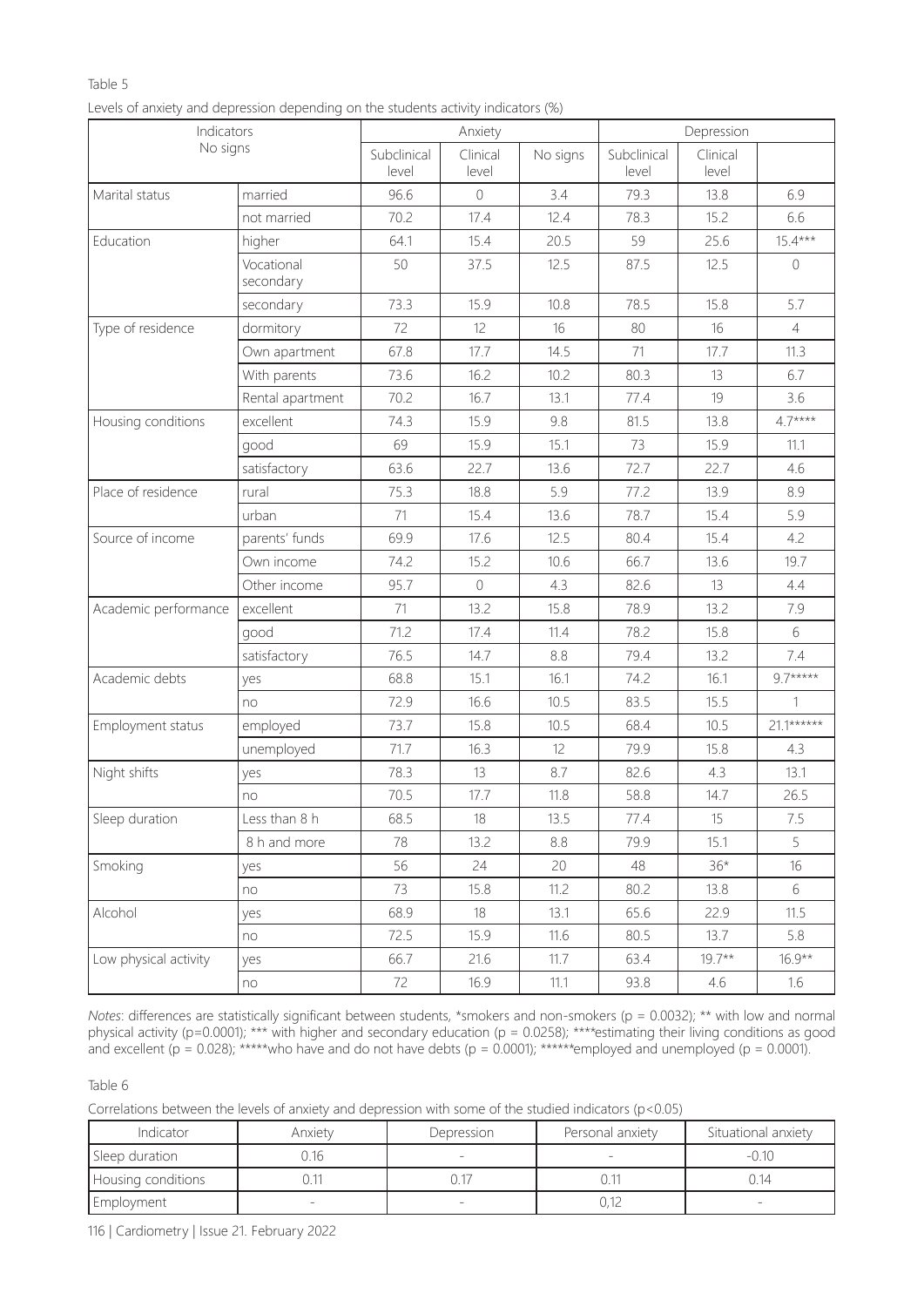| Indicator                                                                                      | Anxiety                  | Depression | Personal anxiety | Situational anxiety |
|------------------------------------------------------------------------------------------------|--------------------------|------------|------------------|---------------------|
| Source of income                                                                               | $-0.15$                  |            | $-0.16$          |                     |
| Preparation time for<br>classes (hours)                                                        |                          |            | 0.14             |                     |
| Academic performance                                                                           |                          |            |                  | 0.10                |
| Smoking                                                                                        |                          | $-0.10$    |                  |                     |
| Number of cigarettes<br>smoked per day                                                         | 0.55                     |            | 0.52             |                     |
| Smoker index                                                                                   | 0.38                     |            | -                |                     |
| Alcohol consumption                                                                            | $\overline{\phantom{a}}$ |            | 0.10             |                     |
| Rate of drinking                                                                               | $\overline{\phantom{a}}$ |            | 0.27             | 0.31                |
| Engaging in sports,<br>exercise or high-<br>intensity leisure<br>activities                    |                          |            | 0.12             |                     |
| Number of days per<br>week of moderate-<br>intensity sports, exercise<br>or leisure activities |                          | $-0.17$    |                  |                     |
| Volume of fortified wine<br>typically drunk per day                                            | $-0.28$                  |            |                  |                     |

Statistically significant correlations were also detected between the level of anxiety and housing conditions, main source of income, sleep duration, number of cigarettes smoked, smoker's index, volume of fortified wine usually consumed per day; between the level of depression and living conditions, current smoking and the number of days per week of sports, exercise or moderate-intensity leisure activities. Despite the fact that correlations do not indicate a causal relationship, we can talk about the possibility of the influence of the factors we identified on the levels of anxiety and depression. Relationships between anxiety and depressive symptoms and employment status, factors of educational activity have been identified in other studies [8,13]. Some of these factors are quite flexible and easily controllable. Rational modulation and control of them can reduce the level of anxiety, as well as manifestations of anxiety and depression. Recommendations on the organization of sports or physical exercises, on the rational distribution of time for preparing for classes and ensuring sufficient sleep, quitting smoking and drinking alcohol for the students examined by us can be useful.

#### Conclusion

Thus, in the surveyed population of students a year after the onset of the Covid-19 pandemic, an unfavorable situation was revealed in terms of the prevalence of anxiety and depressive symptoms. It has been identified that the prevalence of high levels of PA and moderate levels of SA among females is higher than among males. High levels of SA were more common among students with higher education, living in rented apartments, in rural areas and having debts, and high levels of PA in the group of students who assess their living conditions as satisfactory. Clinically pronounced depression was more common among students with higher education, LPA, who assess their living conditions as good, have debts and combine study with work. Associative relationships were detected between the levels of SA, PA, anxiety, depression and parameters of students' everyday activity included in the study. The results obtained by us can be used to improve the academic process, as well as to preserve the mental health of students at KBSU.

## Statement on ethical issues

Research involving people and/or animals is in full compliance with current national and international ethical standards.

## Conflict of interest

None declared.

#### Author contributions

The authors read the ICMJE criteria for authorship and approved the final manuscript.